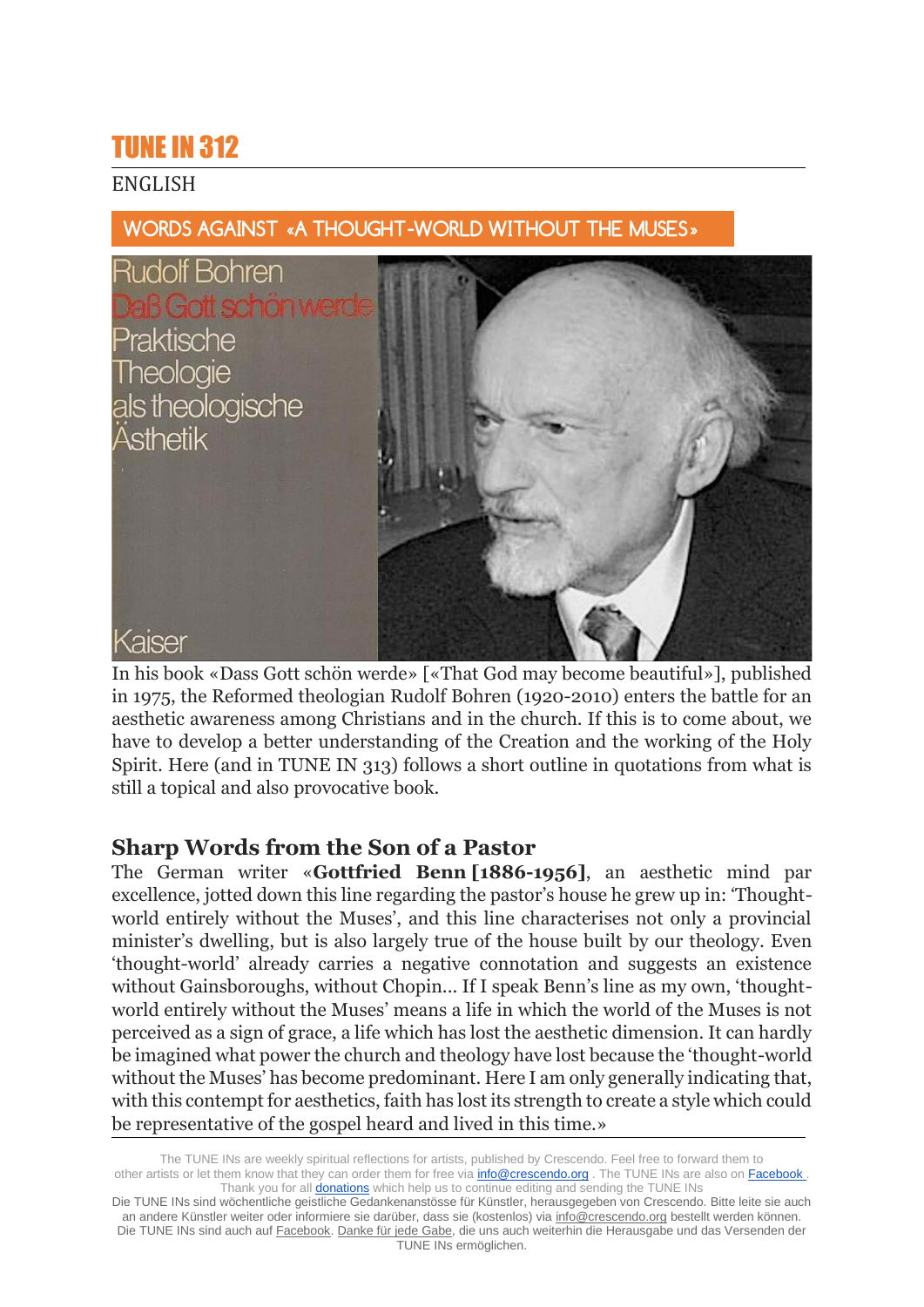#### **The Praise of God in Creation – and in Art**

Not only is the Creation «good», it is also «beautiful». It praises the Creator. «By praising his work himself, the Creator anticipates the purpose of his Creation, namely to be praise. The Creator intones what is to be echoed in every creature. (...) Art follows the lead of the Creator and praises, even when it ... complains and accuses. Art also follows the lead of the Creator in singing psalms when it does not know him or rejects him. Art justifies existence, even when it curses him – for, in the artistic use of its materials, of language, of colours and sounds, it concedes that the Creator is right, even when it denies or blasphemes him. The justification of art is that it justifies the Creation.»

In other words: Bohren says that in all cases good art points back to the Creation and to the Creator (God).

## **Without Lillies and Butterflies…**

*«Discipleship which no longer knows anything of blossom and butterfly loses the weightless quality of light. It can no longer shine as light. Without the lilies and butterflies, the disciples of Jesus all too easily become figures who certainly cast shadows, but from whom no light shines forth: they are zealots who confuse their earnestness with the Holy Spirit... He who no longer sees the flowers can dedicate himself to a 'thought-world without the Muses'. (...) With this, I have already begun to suggest that Christianity loses its missionary power when it fails to take note of the Creation.»*

*«The church can no more exist in a world beyond culture and art than it can live in a world beyond nature.» «This is why we must lament the lack of theological aesthetics as the reason for the Christian boredom throughout the land...»*

#### **God's beauty among the heathen**

*«God becomes practical and beautiful not only in those who know him, but also in those who do not know him... But his becoming beautiful among the heathen angers many Christians, especially those who have quite a conceit of themselves as knowing their God. Anger of this kind could be a sign that they are mistaken in their knowledge, that they do not yet know God in his goodness and greatness and therefore do not understand that God's Spirit is a wind which blows where he wishes.»*

The TUNE INs are weekly spiritual reflections for artists, published by Crescendo. Feel free to forward them to other artists or let them know that they can order them for free via **info@crescendo.org** . The TUNE INs are also on Facebook Thank you for all **donations** which help us to continue editing and sending the TUNE INs

Die TUNE INs sind wöchentliche geistliche Gedankenanstösse für Künstler, herausgegeben von Crescendo. Bitte leite sie auch an andere Künstler weiter oder informiere sie darüber, dass sie (kostenlos) via [info@crescendo.org](mailto:info@crescendo.org) bestellt werden können. Die TUNE INs sind auch auf [Facebook.](https://www.facebook.com/TUNEINs/) [Danke für jede Gabe,](https://www.crescendo.org/de/kontakt--spenden.html) die uns auch weiterhin die Herausgabe und das Versenden der TUNE INs ermöglichen.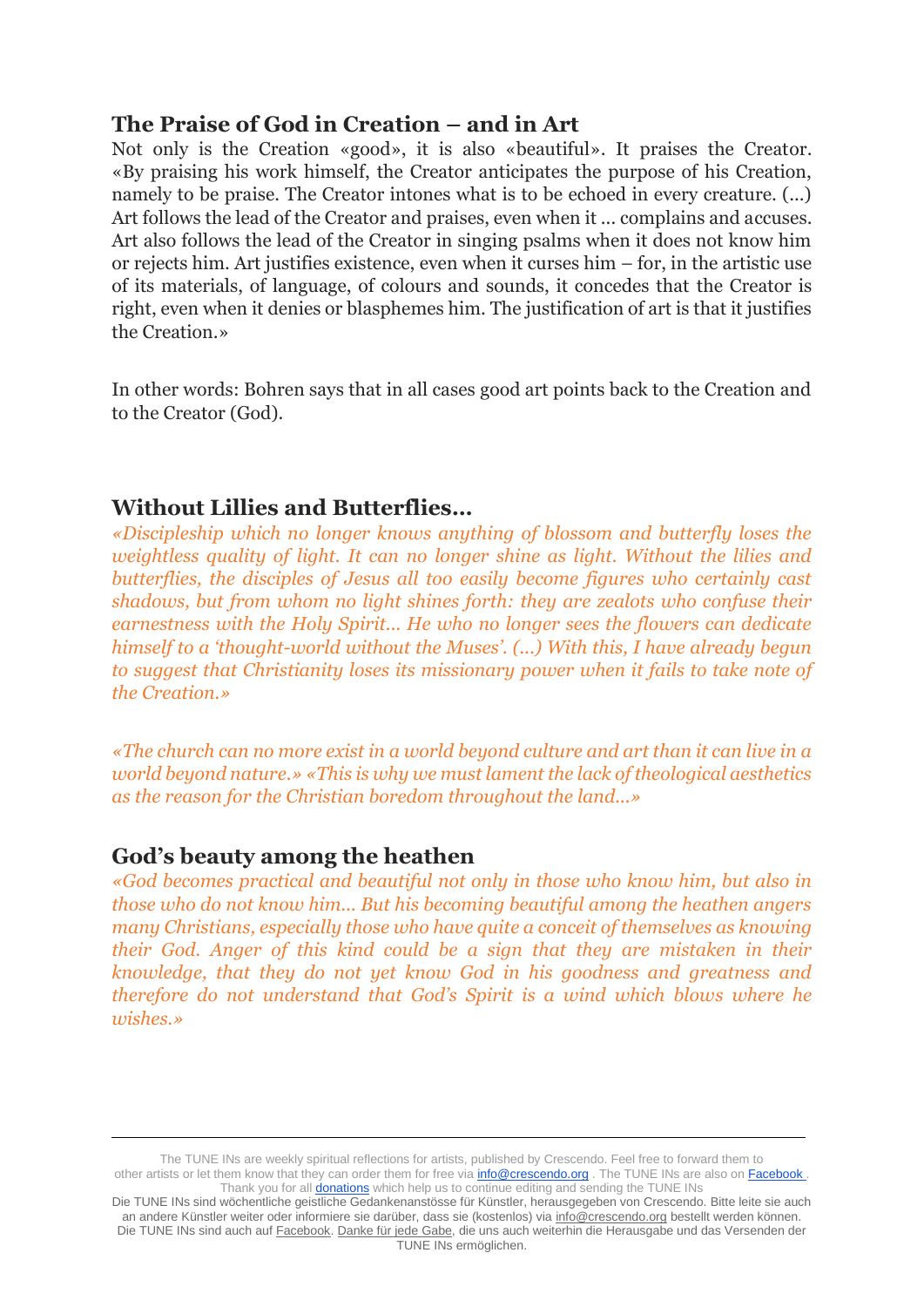## **The Task of Faith**

*«God's becoming beautiful in culture and art remains hidden if it is not named; it does not remain hidden as beauty, but it does remain hidden as God's becoming beautiful if it is not made known as God's beauty. Such naming and making known is certainly always the task of faith...».*

According to Bohren, then, faith has the task of interpreting beauty of every kind with reference to God. This also applies to works by non-Christians. In view of the fact that there is a «thought-world entirely without the Muses» in many Christians, such works may unfortunately be in the majority.

(To be continued)

Editor: Beat Rink

Translation: Bill Buchanan

The TUNE INs are weekly spiritual reflections for artists, published by Crescendo. Feel free to forward them to other artists or let them know that they can order them for free via **info@crescendo.org** . The TUNE INs are also on Facebook . Thank you for all **donations** which help us to continue editing and sending the TUNE INs

Die TUNE INs sind wöchentliche geistliche Gedankenanstösse für Künstler, herausgegeben von Crescendo. Bitte leite sie auch an andere Künstler weiter oder informiere sie darüber, dass sie (kostenlos) via [info@crescendo.org](mailto:info@crescendo.org) bestellt werden können. Die TUNE INs sind auch auf [Facebook.](https://www.facebook.com/TUNEINs/) [Danke für jede Gabe,](https://www.crescendo.org/de/kontakt--spenden.html) die uns auch weiterhin die Herausgabe und das Versenden der TUNE INs ermöglichen.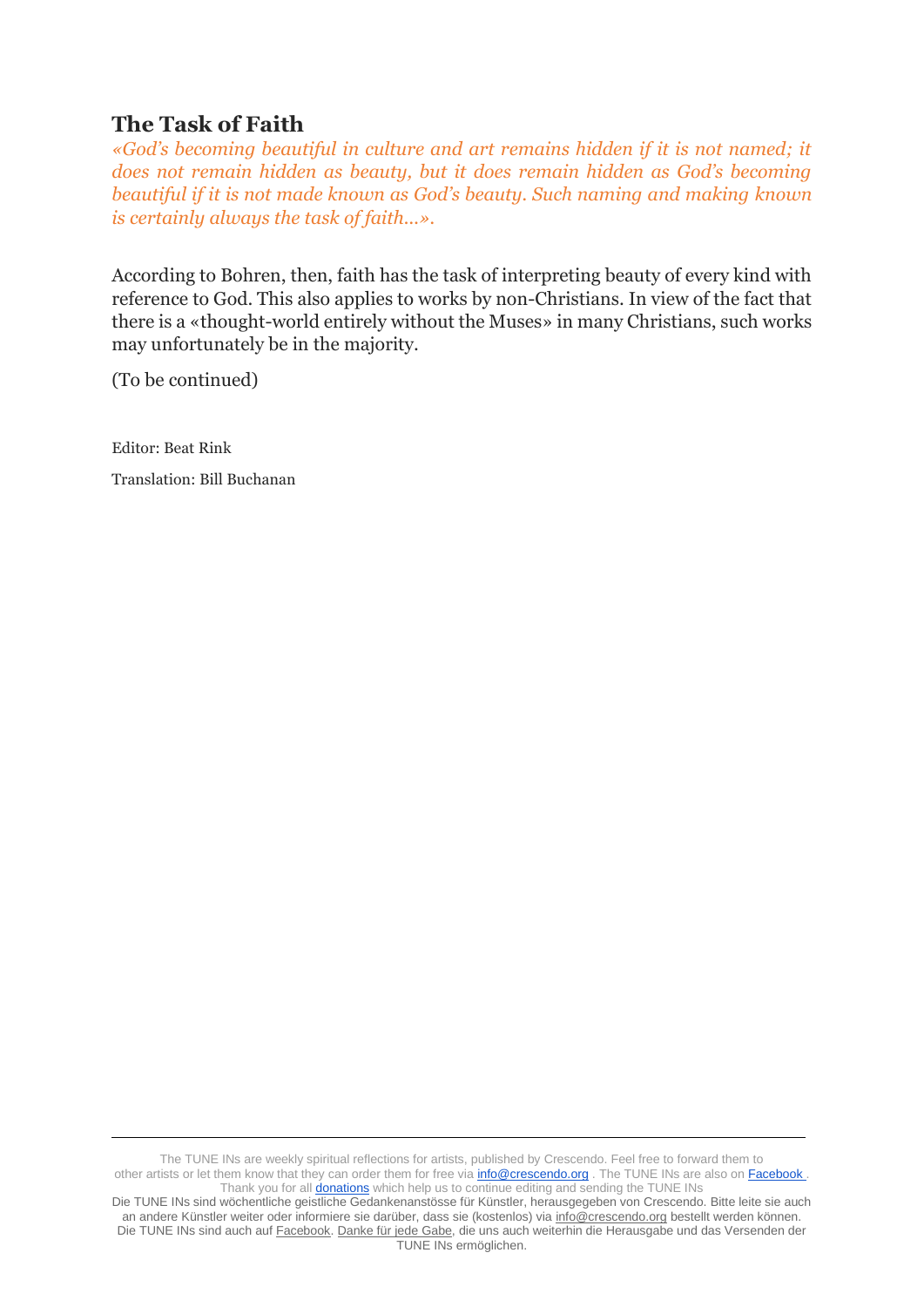#### DEUTSCH

WORTE GEGEN EIN «GANZ AMUSISCHES GEDANKENLEBEN»



In seinem 1975 erschienenen Buch *«Dass Gott schön werde»* bricht der reformierte Theologe **Rudolf Bohren (1920-2010)** eine Lanze für ein ästhetisches Bewusstsein unter Christen und in der Kirche. Wenn dieses kommen soll, müssen wir die Schöpfung und das Wirken des Heiligen Geistes besser verstehen. Hier (und im TUNE IN 313) ein kurzer Abriss in Zitaten aus diesem nach wie vor aktuellen und auch provozierenden Buch.

#### **Scharfe Worte eines Pfarrersohnes**

Der deutsche Schriftsteller «**Gottfried Benn [1886-1956]**, ein Ästhetiker par excellence, hat im Blick auf sein elterliches Pfarrhaus die Zeile gesetzt: «Ganz amusisches Gedankenleben», und diese Zeile charakterisiert nicht nur ein märkisches Pfarrhaus, sondern im grossen und ganzen auch unser Haus der Theologie. «Gedankenleben» ist schon eine negative Bestimmung, signalisiert ein Dasein ohne Gainsboroughs, ohne Chopin... Wenn ich die Zeile Benns als meine Zeile nachspreche, meint «ganz amusisches Gedankenleben» ein Leben, in dem das Musische als Zeichen der Gnade nicht wahrgenommen wird, ein Leben, das die Ästhetik verloren hat. Es ist nicht auszumachen, welche Auspowerung in Kirche und Theologie dadurch stattgefunden hat, dass das «amusische Gedankenleben» zur Herrschaft kam. Ich deute hier nur an, dass mit der Verachtung der Ästhetik der Glaube die Kraft verlor, einen Stil zu bilden, der für das in dieser Zeit gehörte und gelebte Evangelium repräsentativ werden könnte.»

The TUNE INs are weekly spiritual reflections for artists, published by Crescendo. Feel free to forward them to other artists or let them know that they can order them for free via **info@crescendo.org** . The TUNE INs are also on Facebook . Thank you for all **donations** which help us to continue editing and sending the TUNE INs

Die TUNE INs sind wöchentliche geistliche Gedankenanstösse für Künstler, herausgegeben von Crescendo. Bitte leite sie auch an andere Künstler weiter oder informiere sie darüber, dass sie (kostenlos) via [info@crescendo.org](mailto:info@crescendo.org) bestellt werden können. Die TUNE INs sind auch auf [Facebook.](https://www.facebook.com/TUNEINs/) [Danke für jede Gabe,](https://www.crescendo.org/de/kontakt--spenden.html) die uns auch weiterhin die Herausgabe und das Versenden der TUNE INs ermöglichen.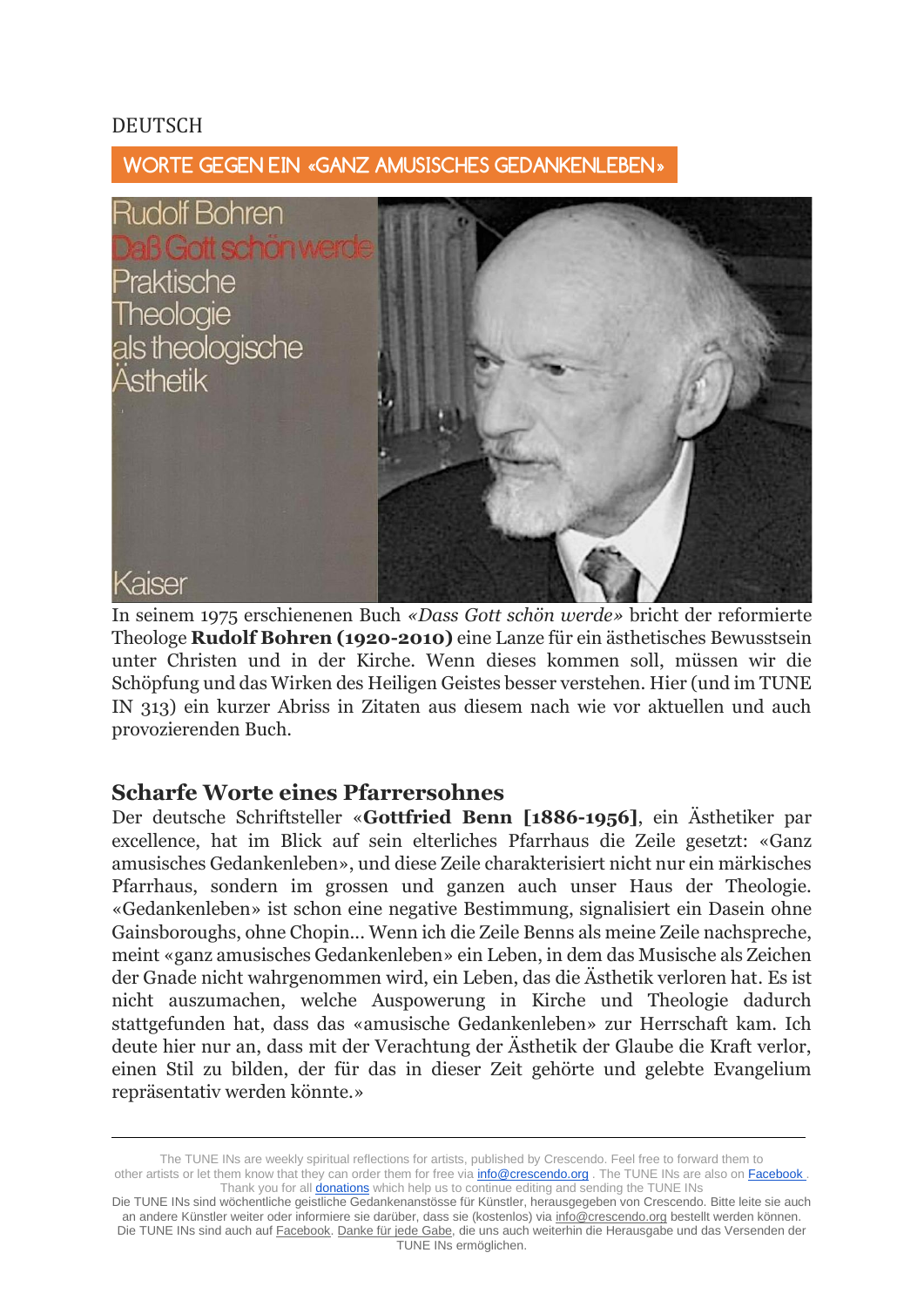## **Gottes Lob in der Schöpfung – und in der Kunst**

Die Schöpfung ist nicht nur «gut», sondern auch «schön». Sie lobt den Schöpfer. *«Indem der Schöpfer sein Werk selbst lobt, nimmt er den Zweck seiner Schöpfung voraus, Lob zu sein. Der Schöpfer intoniert, was in aller Kreatur ein Echo finden soll. (...) Kunst psalmodiert hinter dem Schöpfer her und lobt, auch wo sie ...klagt und anklagt. Kunst psalmodiert hinter dem Schöpfer her auch da, wo sie diesen nicht kennt oder leugnet. Kunst rechtfertigt das Dasein auch da, wo sie ihm flucht; denn sie gibt im kunstvollen Gebrauch ihres Materials, der Sprache, der Farbe und Klänge dem Schöpfer auch da recht, wo sie ihn negiert oder lästert. Kunst hat ihr Recht darin, dass sie die Schöpfung rechtfertigt.»*

Mit anderen Worten: Bohren sagt, dass gute Kunst in jedem Fall auf die Schöpfung und den Schöpfer (Gott) zurückverweist.

#### **Ohne Lilien und Schmetterlinge…**

*«Eine Jüngerschaft, die von Blüte und Schmetterling nichts mehr weiss, verliert das Leichte des Lichts. Sie kann nicht mehr als Licht scheinen. Ohne die Lilien und die Schmetterlinge werden Jesu Jünger allzu leicht zu Gestalten, die wohl Schatten werfen, aber kein Licht ausstrahlen: Zeloten, die ihr Engagement mit dem Heiligen Geist verwechseln... Wer die Blumen nicht mehr sieht, kann «ganz amusisches Gedankenleben» pflegen. (...) Damit habe ich schon angedeutet, dass die Christenheit ihre missionarische Kraft verliert, wenn sie die Schöpfung übersieht.» «Die Kirche kann nicht jenseits von Kultur und Kunst existieren, so wenig sie jenseits von Natur existieren kann.» «Darum ist der Mangel an theologischer Ästhetik zu beklagen als Grund unserer landläufigen christlichen Langeweile...»*

## **Gottes Schöpfung bei den Heiden**

*«Gott wird praktisch und schön nicht nur in denen, die ihn kennen, sondern auch in denen, die ihn nicht kennen...Aber dieses Schön-Werden bei den Heiden ärgert etliche Christen, die vor allem, die sich einiges darauf einbilden, ihren Gott zu kennen. Solcher Ärger könnte Zeichen sein dafür, dass sie sich in ihrer Kenntnis täuschen, dass sie Gott in seiner Güte und Grösse noch nicht kennen und darum nicht verstehen, dass Gottes Geist ein Wind ist, der weht, wo er will.»*

The TUNE INs are weekly spiritual reflections for artists, published by Crescendo. Feel free to forward them to other artists or let them know that they can order them for free via **info@crescendo.org** . The TUNE INs are also on Facebook Thank you for all **donations** which help us to continue editing and sending the TUNE INs

Die TUNE INs sind wöchentliche geistliche Gedankenanstösse für Künstler, herausgegeben von Crescendo. Bitte leite sie auch an andere Künstler weiter oder informiere sie darüber, dass sie (kostenlos) via [info@crescendo.org](mailto:info@crescendo.org) bestellt werden können. Die TUNE INs sind auch auf [Facebook.](https://www.facebook.com/TUNEINs/) [Danke für jede Gabe,](https://www.crescendo.org/de/kontakt--spenden.html) die uns auch weiterhin die Herausgabe und das Versenden der TUNE INs ermöglichen.